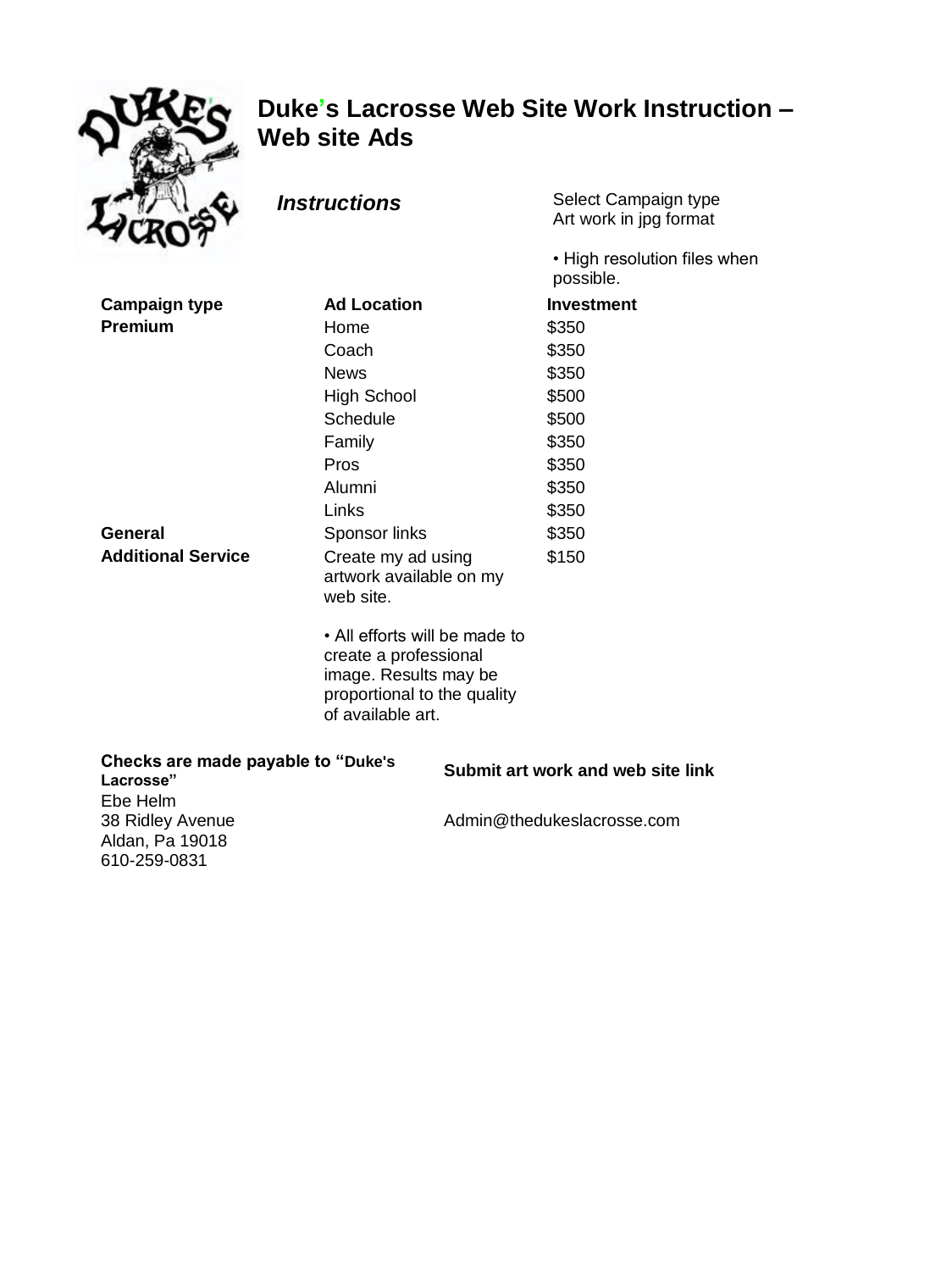# **Premium**

Advertising campaigns appear across the top of selected pages of the web site. Premium pages are subject to availability.



**Ad size**: 704 x 90 pixels

• Consideration can be made for cases that require a height greater than 90 pixels

**Duration**: One calendar year from the date Ad goes live. **Ad placement**: Top of a specific page on the web site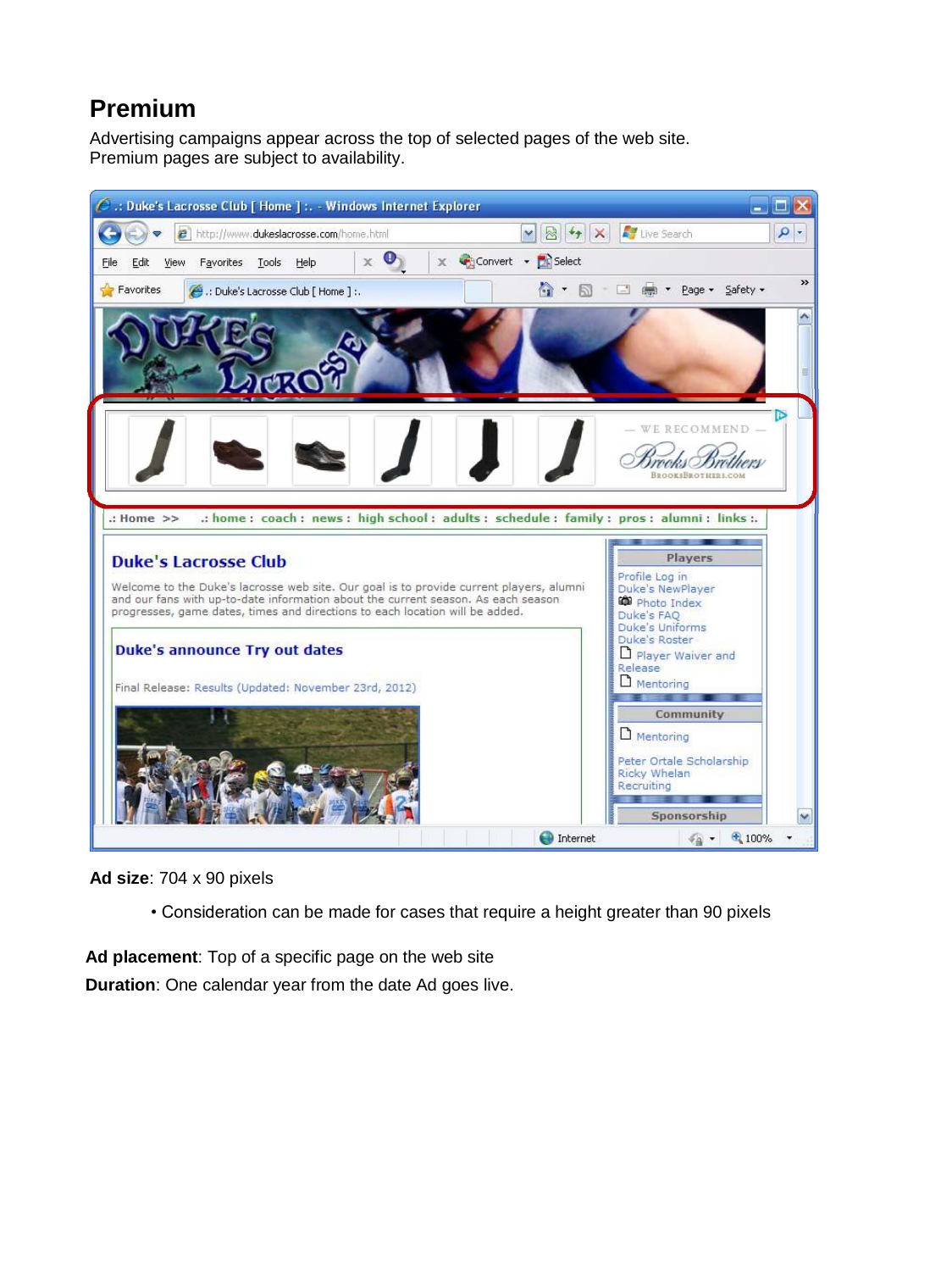## **General**

Advertising campaigns appear in Sponsor Links section located on the left hand side of every page on the web site.



**Ad size**: 200 x 200 pixels

• Consideration can be made for cases that require a height greater than 200 pixels.

**Ad placement**: Displays on right side of sites pages.

**Exception**: Player profile page.

**Duration**: One calendar year from the date Ad goes live.